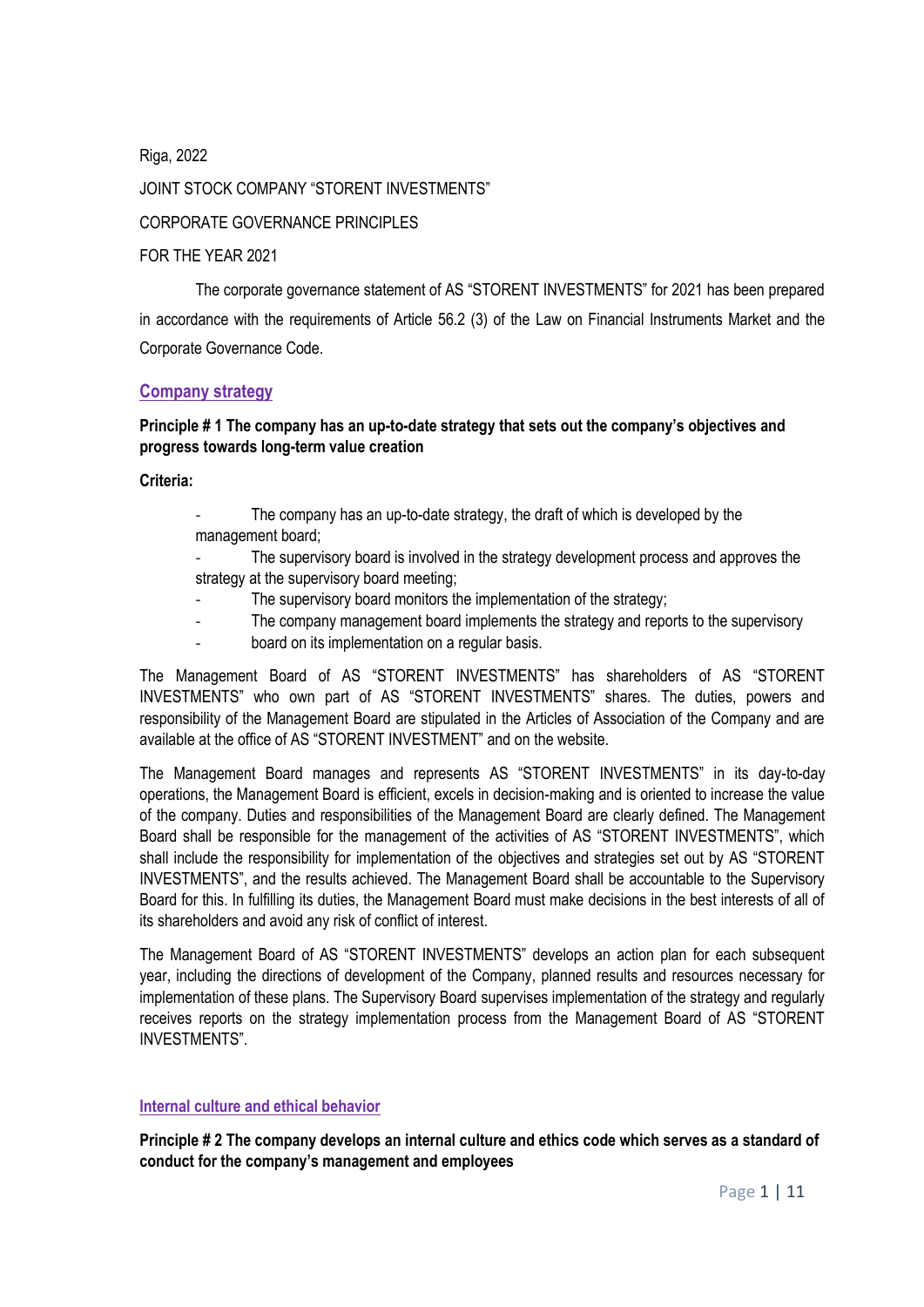### **Criteria:**

The supervisory board defines the company's core values;

The management board prepares and the supervisory board approves the code of internal culture and ethics;

The management board ensures compliance with the company's internal culture and ethics code on a daily basis and reacts if there is a breach of the code.

The values and basic principles of AS "STORENT INVESTMENTS" are aimed at customers and cooperation partners, in order to ensure high-class cooperation standards:

✓ BE IN CHARGE – we assume responsibility for our decisions, equipment rented out; well-being of our customers is very important for us.

 $\checkmark$  KEEP MOVING – we constantly analyse and adapt, to keep pace with the changing needs of our customers.

ENJOY THE RIDE - we love what we do, and we really enjoy serving our customers. To find the most suitable solutions for their works and challenges.

 $\checkmark$  SEEK KNOWLEDGE - to retain the status of rental experts, we invest in the team training and development. Only professional employees will be capable of providing value-based solutions.

## **Internal control system, risk management and internal audit**

**Principle # 3 The company has an internal control system, the effectiveness of which is monitored by the supervisory board**

#### **Criteria:**

The company has a documented internal control system, the establishment of which is the responsibility of the management board;

The internal audit evaluates the effectiveness of the internal control system at least once a year, taking into account pre-defined criteria and reporting the results of the evaluation to the supervisory board;

The supervisory board, at least once a year, evaluates the provided evaluation of the effectiveness of the internal control system.

## **Principle # 4 The company identifies, assesses and monitors the risks associated with its operations**

#### **Criteria:**

The management board develops and the supervisory board approves the company's risk management policy;

Based on the identified risk assessment, the management board implements risk management measures;

At least once a year, the supervisory board reviews the management board's reports on risk management measures and the implementation of the risk management policy.

## **Principle # 5 An internal audit has been established in the company, it evaluates the company's operations independently and objectively**

#### **Criteria:**

The company has an internal auditor who is functionally independent of the management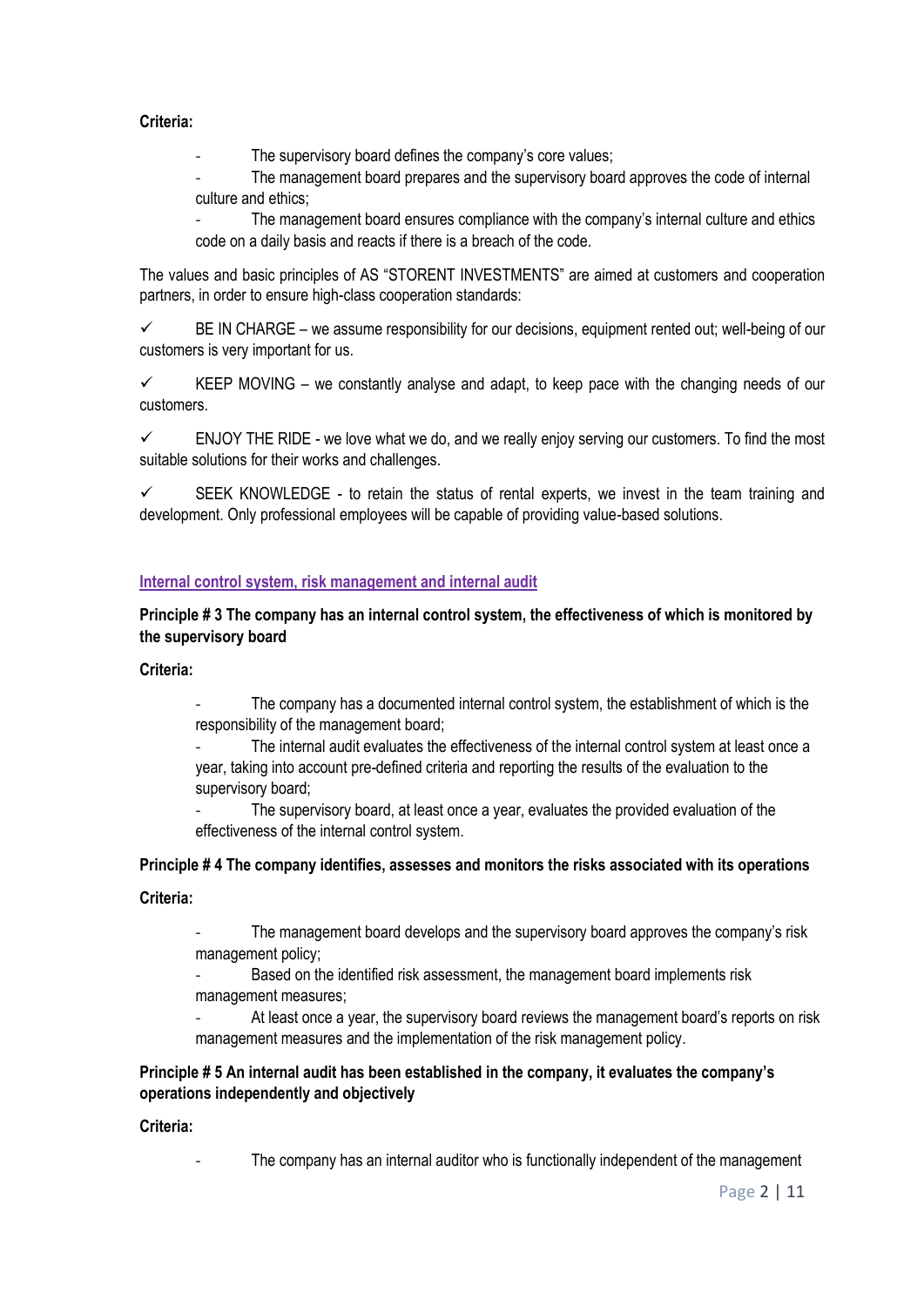board and reports to the supervisory board;

The supervisory board approves the internal auditor:

The internal auditor develops a risk-based internal audit plan, which is approved by the supervisory board;

The internal auditor informs the management board and supervisory board on the implementation of the internal audit plan, audit results and recommended actions to address deficiencies, if any.

The purpose of internal control and risk management is to ensure effective and successful operation of AS "STORENT INVESTMENTS", truthfulness of the information provided and its compliance with the relevant laws and regulations and operation principles. Internal control helps the Management Board to identify and eliminate potential risks and shortcomings in the management of AS "STORENT INVESTMENTS", as well as facilitates effective fulfilment of the Supervisory Board's duties to oversee the Management Board.

In order to ensure successful operation, AS "STORENT INVESTMENTS" constantly controls its activities, which is defined in the internal control procedures. The objective of risk management is to ensure identification and monitoring of risks related to commercial activities of AS "STORENT INVESTMENTS". To ensure effective risk management, control procedures are integrated into: strategy development, implementation, and operational activities. Regular independent reviews are conducted to evaluate the operation of AS "STORENT INVESTMENTS", including its compliance with the procedures approved by AS "STORENT INVESTMENTS".

## **External auditor**

#### **Principle # 6 The company has an independent external auditor**

**Criteria:**

- The supervisory board and the Audit Committee, (if established), determine the selection criteria for the external auditor;
	- The company has an independent external auditor with appropriate qualifications;
- The term of office of one external auditor does not exceed 5 years.

The Supervisory Board and the Audit Committee determine the external auditor selection criteria, according to which the Management Board carries out the selection project. The outcome of the selection project is separately coordinated with the Supervisory Board and the Audit Committee, and only after that an agreement is concluded with the external auditor. The independent external auditor of AS "STORENT INVESTMENTS" holds an appropriate qualification. The auditor shall have access to the information necessary for the performance of his duties and to attend Meetings of the Supervisory Board and the Management Board, where financial performance or other matters are discussed. The term of office of the auditor shall not coincide with the term of office of the Management Board.

#### **Election of supervisory board members**

## **Principle # 7 The company ensures transparent procedures for the election and removal of supervisory board members**

**Criteria:**

The company has approved the procedure for selection and removal of supervisory board members;

The company provides timely and sufficient information to the company's shareholders on the supervisory board members who are nominated for election or re-election;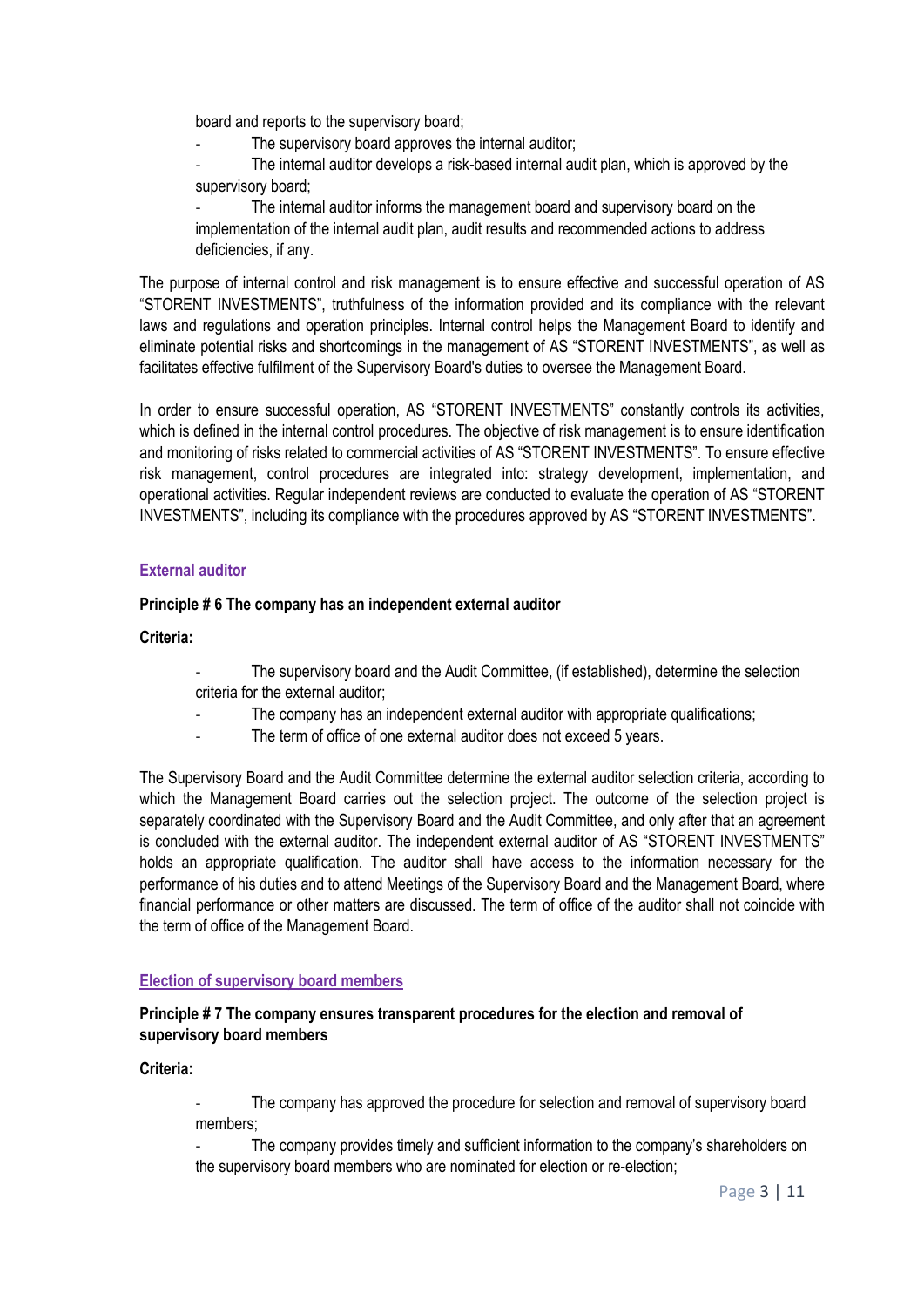- The size of the supervisory board corresponds to the specifics of the company's operations;
	- A supervisory board member is elected for a term not exceeding 5 years.

## **Principle # 8 Supervisory board members combined have relevant experience and competence**

**Criteria:**

- The supervisory board as a whole has a set of skills, experience and knowledge, including on the sector concerned, to be able to perform their duties fully;
- The principles of diversity are observed when forming the supervisory board;
- Both sexes are represented in the supervisory board;
- The management board develops an induction training programme and provides new supervisory board members with induction training.

## **Principle # 9 The company's supervisory board has independent supervisory board members**

#### **Criteria:**

- The company evaluates and the shareholders determine the proportion of independent supervisory board members;
- At least half of the members of the board are independent;
- Independent candidates for supervisory board membership make a declaration that they meet the independence criteria;
- Prior to the election of the supervisory board, the company evaluates the independence of supervisory board members in accordance with the available information.

The Supervisory Board of AS "STORENT INVESTMENTS" consists of the Chairman of the Supervisory Board and two members of the Supervisory Board. The competence of the Supervisory Board corresponds to the specifics of the Company's activity. When composing the Supervisory Board of AS "STORENT INVESTMENTS", the qualifications of the members of the Supervisory Board are taken into account and are periodically evaluated. The Supervisory Board should be composed of individuals who, as a whole, have the diversity of knowledge, opinions and experience necessary to carry out their tasks successfully.

AS "STORENT INVESTMENTS" requests each member of the Supervisory Board as well as any candidate of the Supervisory Board to be elected at the Shareholders' Meeting to submit the following information about him / her: name, surname, date of birth, education, term of office of the member of the Supervisory Board, description of professional experience of the last three years, number of shares / parts owned in AS "STORENT INVESTMENTS" or its subsidiaries / parent companies, information on positions held in other capital companies. Shareholders shall have at least 14 (fourteen) days prior to the Meeting an opportunity to acquaint themselves with the information about the candidates for the Supervisory Board, as well as about the candidates for the Audit Committee that are to be approved at the Shareholders' Meeting.

When a candidate is approved, the information about the candidate shall be posted on AS "STORENT INVESTMENTS" website, additionally indicating the term for which the member of the Supervisory Board is elected, his position, including any additional positions and duties, if any. Each member of the Supervisory Board shall commence fulfilment of his/her duties with briefing, during which the member of the Supervisory Board is comprehensively acquainted with the company: its principles of activity, specifics, culture, duties of member of the Supervisory Board and the overall financial, social and legal status, as well as the process of financial reporting.

Each member of the Supervisory Board shall be as independent as possible from any external circumstances and shall be willing to take responsibility for the decisions taken and to comply with the generally accepted ethical principles when making decisions related to the activities of AS "STORENT INVESTMENTS".

AS "STORENT INVESTMENTS" complies with the following criteria for independence of the members of the Supervisory Board and a member of the Supervisory Board is considered to be independent, if: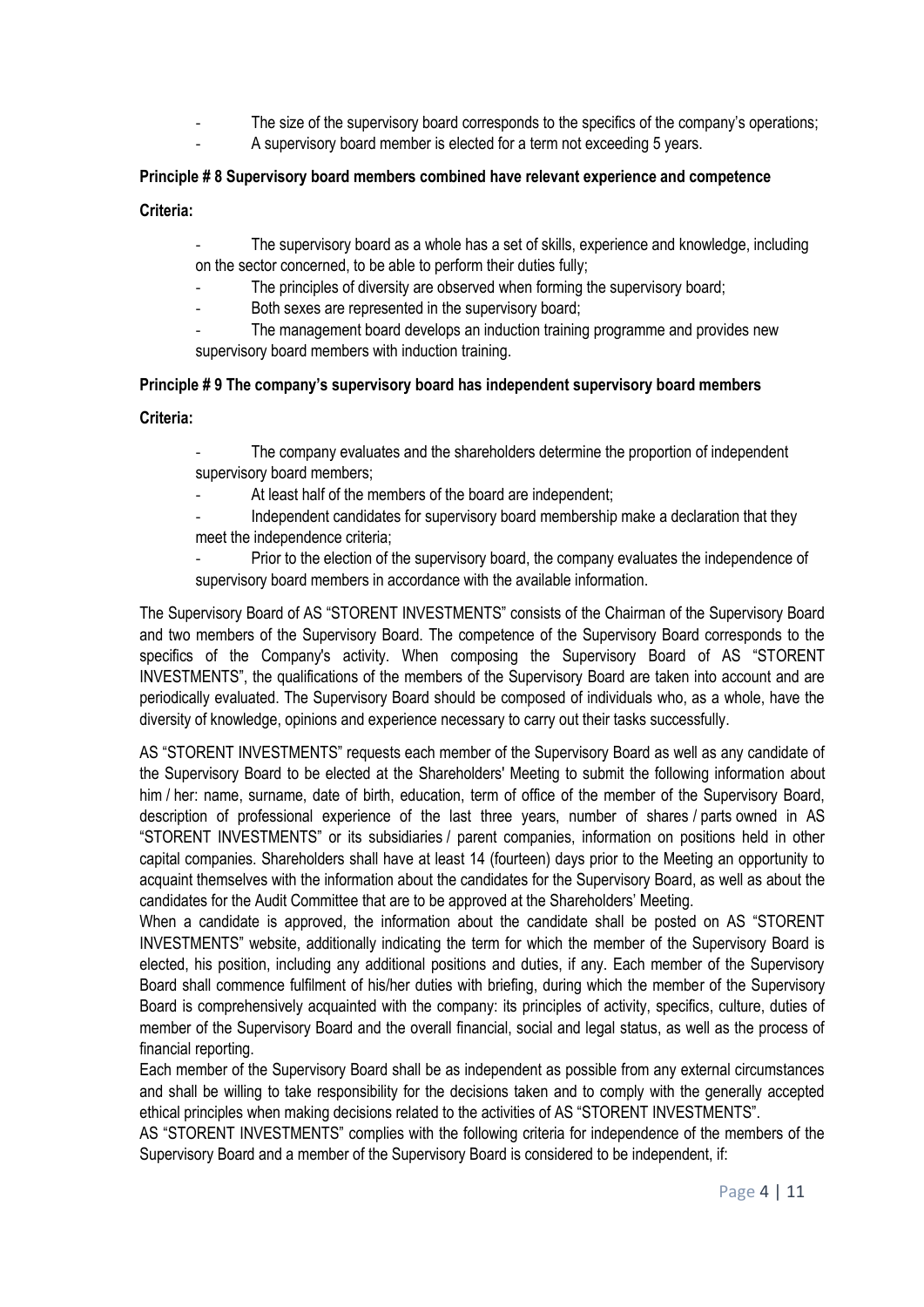- 1) the member of the Supervisory Board has not been a member of the Management Board of AS "STORENT INVESTMENTS", its affiliated companies or controlling shareholder of AS "STORENT INVESTMENTS", procurator, commercial attorney or an employee in the previous three years and does not hold the mentioned position during the term while occupying the position of the member of the Supervisory Board. An "affiliated company" is considered any legal entity, which has direct or indirect decisive influence on AS "STORENT INVESTMENTS", any other company under direct or indirect decisive influence of such person, as well as dependent companies of the company, in which the member of the Supervisory Board plans to take a position;
- 2) the member of the Supervisory Board is not a member of the Management Board or Supervisory Board, employee, representative of a competing company, or a person consulting a competing company;
- 3) in addition to the remuneration that the person receives as the member of the Supervisory Board, he/she does not receive or has not received significant additional remuneration from AS "STORENT INVESTMENTS", its affiliated companies or controlling shareholder of AS "STORENT INVESTMENTS";
- 4) in the last three years prior to approval for the position of the member of the Supervisory Board, the person has not been in any significant business relations with AS "STORENT INVESTMENTS", affiliated companies of AS "STORENT INVESTMENTS" or controlling shareholder of AS "STORENT INVESTMENTS";
- 5) in the last three years, the person has not been an internal controller, auditor or employee of the company performing the functions of external auditor at AS "STORENT INVESTMENTS", its affiliated companies or controlling shareholder of AS "STORENT INVESTMENTS";
- 6) the person has not been a member of the Supervisory Board of AS "STORENT INVESTMENTS" for more than ten consecutive years;
- 7) the person does not hold more than 10 % of shares of AS "STORENT INVESTMENTS";
- 8) the person is not a family member of member of the Management Board or shareholders holding the specified amount of shares, or persons to whom the aforesaid criteria apply. In the meaning of this Paragraph, family members are parents, grandparents, children, grandchildren, adoptee, adopter, brother, sister, stepsister, stepbrother, spouse.

## **Principles of determining the remuneration for the supervisory board and the management board**

## **Principle # 10 The company has introduced a remuneration policy**

## **Criteria:**

The company has introduced a remuneration policy, which has been developed by the management board, reviewed by the supervisory board and approved by the shareholders' meeting;

- Once a year, the supervisory board determines the financial and non-financial goals to be achieved by the management board, their impact on the variable part of remuneration and controls their fulfilment;

No variable part of remuneration is determined for supervisory board members, and no compensation is paid in case of removal or resignation from office;

- Once a year, the management board prepares a report on the remuneration granted to each current and former management board and supervisory board member.

AS "STORENT INVESTMENTS" has in place a remuneration policy, which is specified in the members agreement. The remuneration policy outlines all the remuneration components, limits of the amount of the variable part, the maximum amount of overall remuneration, amount of agreement termination compensation, including instances, when such compensation is not disbursed, as well as calculation principles. The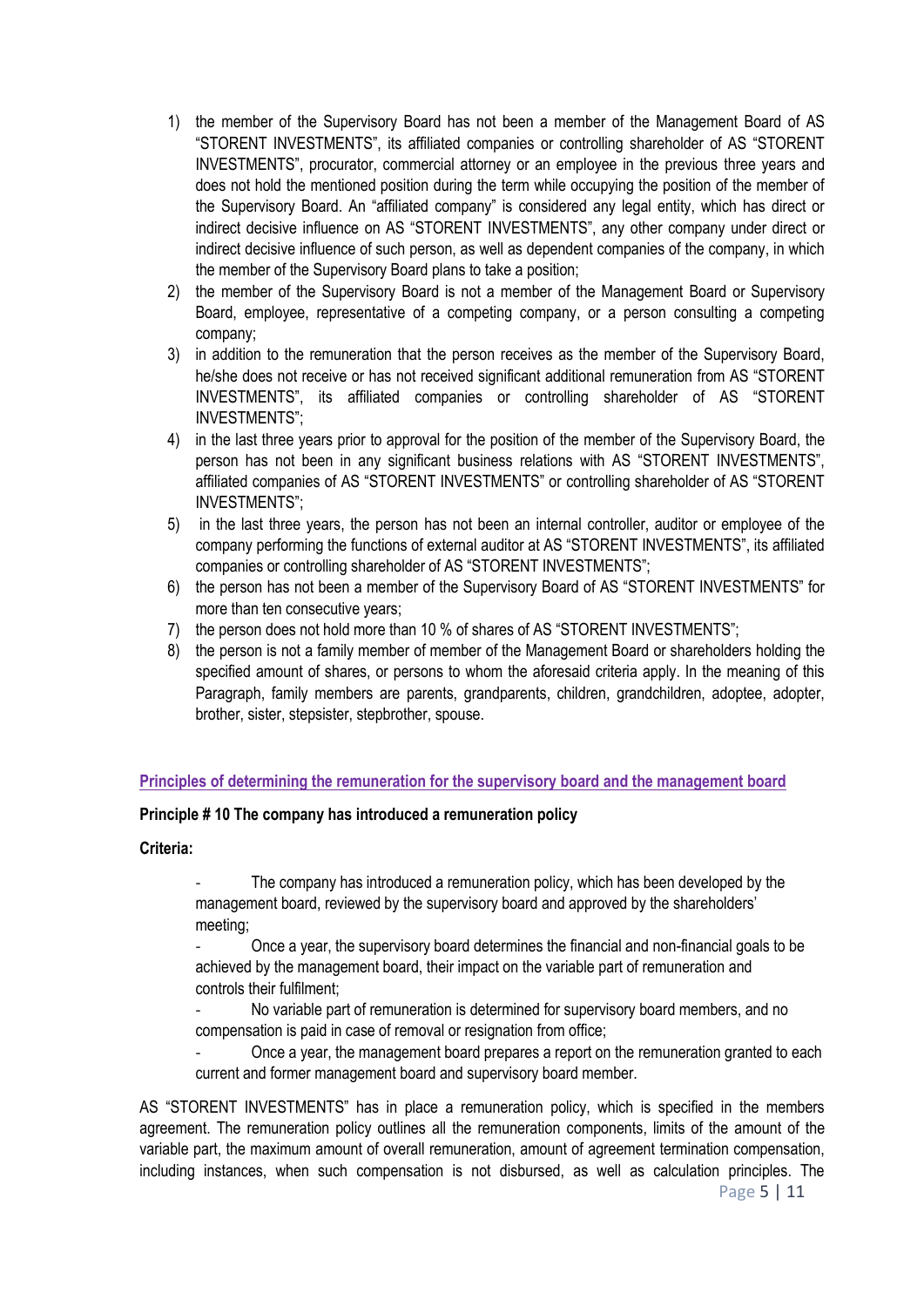Supervisory Board sets for the Management Board the financial and non-financial goals to be achieved, and their impact on the variable part of remuneration, and controls fulfilment of these goals. Members of the Supervisory Board are not subject to the variable part of remuneration and disbursement of any compensation in case of removal from office or resignation.

## **Organisation of the supervisory board's work and decision-making**

## **Principle # 11 The company's supervisory board work organisation is clear and understandable**

**Criteria:**

The supervisory board organises its work in accordance with regulations of the supervisory board and the work calendar;

The supervisory board holds at least one separate supervisory board meeting per year to discuss the company's strategy and its implementation;

The company's budget provides the financing necessary to ensure the operation of the supervisory board;

- Once a year the supervisory board conducts a self-assessment of the work of the supervisory board and reviews its results at the supervisory board meeting;

The supervisory board has evaluated the need to set up committees.

The Supervisory Board organises its work in accordance with the agenda of the Supervisory Board, which is determined in the shareholders' agreement, and the work calendar. Among other things, this document sets out all the necessary procedures with specified deadlines – for convocation and holding of meetings, information circulation, decision-making, etc., the framework of cooperation with the Management Board and shareholders (also with the Shareholders' Meeting), definition of emergency situations and potential models of action in such situations.

The Supervisory Board plans the work calendar for at least one reporting year. Meetings of the Supervisory Board are held on a monthly basis. The Supervisory Board holds at least one separate Meeting of the Supervisory Board a year for discussing the strategy of AS "STORENT INVESTMENTS".

The budget of AS "STORENT INVESTMENTS" includes funding necessary for ensuring operation of the Supervisory Board, including funding for training of members of the Supervisory Board and covering of expenses related to fulfilment of duties of the member of the Supervisory Board, as well as for remuneration of independent experts in accordance with decisions of the Supervisory Board and the budget of AS "STORENT INVESTMENTS". Establishing of the funding of operation of the Supervisory Board forms a safe, stable and predictable basis for fulfilment of functions of the Supervisory Board. The Management Board ensures the technical provision necessary for the work of the Supervisory Board.

Once a year the Supervisory Board carries out self-assessment of the work of the Supervisory Board, and the results of the assessment are examined at the Meeting of the Supervisory Board.

#### **Principle # 12 The supervisory board takes informed and well-balanced decisions**

**Criteria:**

The supervisory board has access to information prepared by the management board necessary for decision-making in a timely manner and in sufficient amount;

The supervisory board determines the procedure for the circulation of information, including the right of the supervisory board to request from the management board information, which the supervisory board needs to make decisions;

A supervisory board member analyses the information and prepares proposals for decisions to be adopted by the supervisory board;

When making decisions, the supervisory board assesses the risks, short-term and long-term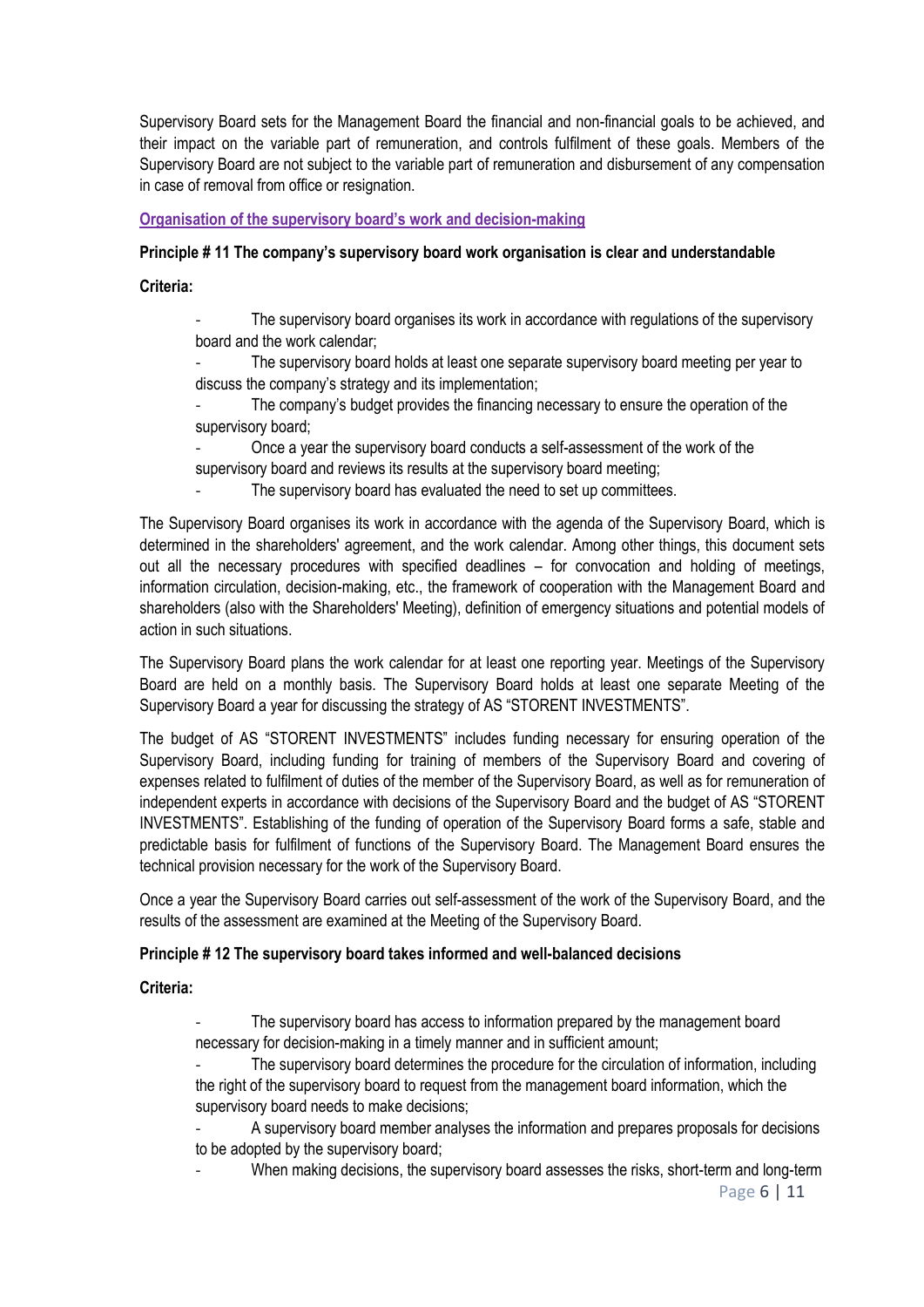impact on the company's value, sustainability and responsible development.

The Supervisory Board has timely and proper access to information prepared by the Management Board for the decision-making of the Supervisory Board. The Supervisory Board may request by its decision information or opinion prepared by independent experts. Information on the agenda matters and information prepared by the Management Board, which is necessary for the decision-making of the Supervisory Board, is available timely (14 days prior to the Meeting of the Supervisory Board). Proper quality and quantity of information, and timely provision of information ensures well-considered decision-making aimed at achievement of specific objectives. In the cases specified in the Articles of Association, decisions that are significant for AS "STORENT INVESTMENTS" are adopted by the Management Board upon consent of the Supervisory Board, especially the decisions that may significantly affect assets, financial status and achievement of strategic objectives of AS "STORENT INVESTMENTS".

The Supervisory Board determines the procedure of information circulation among members of the Supervisory Board and between the Supervisory Board and the Management Board. The Supervisory Board is entitled to request from the Management Board any information that is necessary for the Supervisory Board for decision-making. The Chairman of the Management Board shall immediately inform the Chairman of the Supervisory Board about important or emergency events, which may significantly affect the status, operation and governance of AS "STORENT INVESTMENTS". Each member of the Management Board or the Supervisory Board, as well as other persons related to the work of the Management Board and the Supervisory Board, shall observe confidentiality.

A member of the Supervisory Board shall individually analyse information and prepare proposals for decisionmaking by the Supervisory Board. When making decisions, the Supervisory Board shall assess risks, shortterm and long-term impact on the value sustainability and responsible development of AS "STORENT INVESTMENTS". Decisions of the Supervisory Board, as well as the basis for decision-making, are recorded in the Minutes of the Meeting of the Supervisory Board.

#### **Prevention of the conflict of interests**

**Principle # 13 Management board and supervisory board members are clearly aware of the manifestations of conflicts of interest and are informed of the action to be taken in the event of a conflict of interest**

**Criteria:**

The supervisory board defines the indications of a conflict of interest and identifies the conflict-of-interest prevention and management procedures;

- Supervisory board or management board members do not participate in decision-making on matters in which the company's interests' conflict with the interests of the supervisory board, management board members or persons related to them;

Persons subject to the conflict-of-interest obligation participate in training on dealing with conflicts of interest on a regular basis.

Each member of the Supervisory Board or the Management Board shall avoid any conflict of interest in his or her activities and shall be as independent as possible of any external circumstances. The member of the Supervisory Board or the Management Board shall comply with the generally accepted ethical principles and be responsible for the decisions taken in connection with the activities of AS "STORENT INVESTMENTS".

It is the responsibility of each member of the Supervisory Board or the Management Board to prevent any, even only apparent, conflict of interest in their activities. In decision-making, the member of the Supervisory Board or the Management Board is guided by the interests of AS "STORENT INVESTMENTS" and does not use the cooperation offers presented by AS "STORENT INVESTMENTS" for personal gain.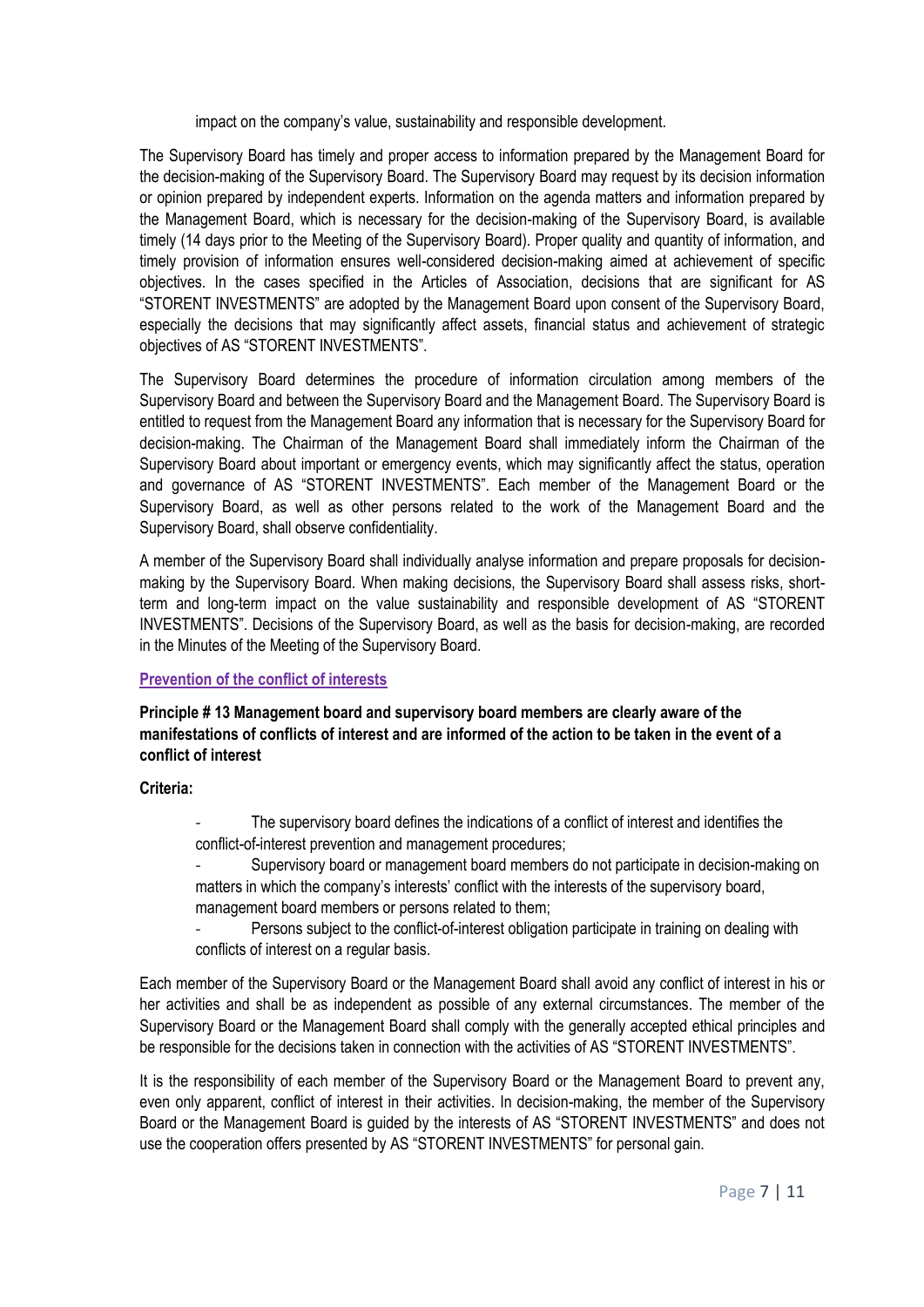A member of the Supervisory Board or the Management Board shall immediately notify the other members of the Supervisory Board or the Management Board of the occurrence of any conflict of interest or of the possibility thereof. A member of the Supervisory Board or the Management Board shall announce any transaction or agreement that AS "STORENT INVESTMENTS" intends to enter into with a person who is in a close relationship with the member of the Supervisory Board or the Management Board, or who is associated to the member of the Supervisory Board or the Management Board, as well as informs about any conflicts of interest arising during the term of the concluded agreements.

For the purposes of this report, persons who have a close relationship with a member of the Supervisory Board or the Management Board are considered to be: a spouse, relative or affine of the member of the Management Board, counting relatives to the second degree and affinity to the first degree, or persons with whom the member of the Supervisory Board or the Management Board has a common holding for at least one year. Persons associated with a member of the Supervisory Board or the Management Board are legal persons in which the member of the Supervisory Board or the Management Board or persons who have close relationship with him hold the position of the member of the Management Board or the Supervisory Board, perform duties of the auditor or hold any other senior position where they can determine or influence the business strategy of the legal entity concerned.

Member of the Supervisory Board or the Management Board who is in a position of potential conflict of interest shall not participate in decision-making that may be related to the occurrence of this conflict of interest. Persons to whom the obligation of prevention of the conflict of interest applies shall regularly participate in training activities on the action in situations of conflict of interest.

#### **Shareholders' meeting**

According to the Articles of Association of AS "STORENT INVESTMENTS" all shares issued by the company are of one class with voting rights, entitling any shareholder to participate in the General Shareholders' Meeting and to receive dividends. AS "STORENT INVESTMENTS" is a Closed Joint Stock Company with a small number of shareholders.

# **Principle # 14 The company provides shareholders with timely information on conduction of shareholders' meetings providing all the information necessary for decision-making**

#### **Criteria:**

- The company informs shareholders in a timely manner about the agenda, course and voting procedures of the shareholders' meeting, as well as about any related changes;
- Simultaneously with the announcement of the meeting, the company provides an opportunity for the shareholders to get acquainted with the draft decisions, which are initially planned to be voted on at the meeting. The company informs the shareholders immediately of any additional draft decisions submitted;
- The company provides shareholders with an opportunity to submit questions on the matters included in the agenda and draft decisions before the shareholders' meeting;
- The draft decisions and the documents attached to them provide detailed, clear and complete information on the matter under consideration.

AS "STORENT INVESTMENTS" shareholders are provided with the opportunity to receive all necessary information about AS "STORENT INVESTMENTS" in a timely and regular manner by attending Meetings and voting on agenda items. The venue and time of the Meeting shall be agreed at least 14 days in advance so that AS "STORENT INVESTMENTS" shareholders would have an opportunity to schedule and attend the Shareholders' Meeting. AS "STORENT INVESTMENTS" ensures that shareholders have timely access to detailed information related to the Meeting, venue and voting on decisions to be made, as well as information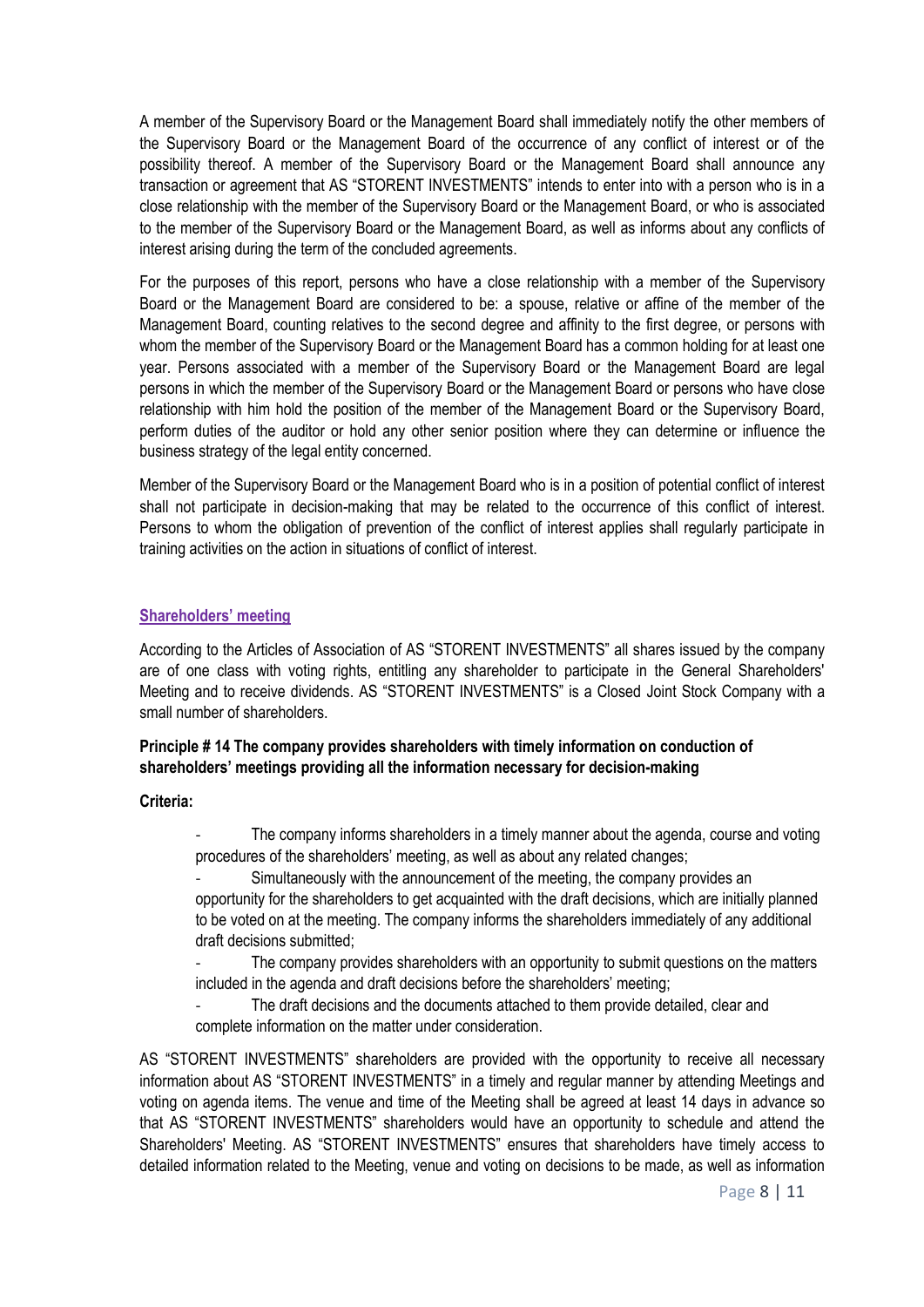on the agenda and draft resolutions to be voted on at the Meeting. AS "STORENT INVESTMENTS" also informs shareholders where they can find answers to any questions regarding the Shareholders' Meeting and agenda items, and provides shareholders with the necessary additional information.

AS "STORENT INVESTMENTS" ensures that at least 14 (fourteen) days prior to the Meeting the shareholders have an opportunity to get acquainted with the draft resolutions of the issues to be discussed at the Meeting, including those submitted additionally after the announcement of the Meeting. AS "STORENT INVESTMENTS" provides access to full text of draft resolutions, especially regarding voting on amendments to the Articles of Association of AS "STORENT INVESTMENTS", election of AS "STORENT INVESTMENTS" officials, determination of their remuneration, distribution of AS "STORENT INVESTMENTS" profit and other important issues.

## **Principle # 15 The company promotes effective shareholder involvement in decision-making and a participation in shareholders' meetings**

**Criteria:**

The shareholders' meeting is convened and held at a place and time easily accessible to the shareholders;

The company provides shareholders with the opportunity to participate in the shareholders' meeting remotely;

The company determines the appropriate duration of the shareholders' meeting and provides the shareholders with the opportunity to express their opinions during the meeting and obtain the information necessary for decision-making;

The company announces a new shareholders' meeting if the matters included on the agenda of the meeting cannot be considered at the expected time;

The company invites management board and supervisory board members, candidates for supervisory board members, auditors and internal auditors, as well as other persons to participate in the shareholders' meeting in accordance with the matters to be considered at the meeting;

The shareholders' meeting makes decisions in accordance with the previously announced draft decision.

The venue and time of the Shareholders' Meeting of AS "STORENT INVESTMENTS" shall be agreed at least 14 days in advance so that AS "STORENT INVESTMENTS" shareholders would have an opportunity to schedule and attend the Shareholders' Meeting. If the Shareholders' Meeting is held remotely, AS "STORENT INVESTMENTS" shall ensure the possibility for shareholders to participate in the Shareholders' Meeting remotely.

In order to provide shareholders with comprehensive information on the conduct of the Shareholders' Meeting, the Management Board of AS "STORENT INVESTMENTS" elaborates the Rules of Procedure of the Shareholders' Meeting, which establishes the procedure of the Shareholders' Meeting and any organisational issues related to the Meeting. The procedures adopted by AS "STORENT INVESTMENTS" regarding participation in voting shall be easy to implement. Shareholders' right to consult each other during the Meeting if it is necessary for making a decision or clarifying a matter is not restricted.

Participants of AS "STORENT INVESTMENTS" Shareholders' Meeting are: members of the Supervisory Board and the Management Board. If necessary, candidates for the position of member of the Supervisory Board, as well as other persons in accordance with the matters to be discussed in the Meeting, may participate in the Meeting.

Also candidates for positions of AS "STORENT INVESTMENTS" officials participate in the Meeting, if their election is scheduled to take place in the Shareholders' Meeting. This applies in particular to members of the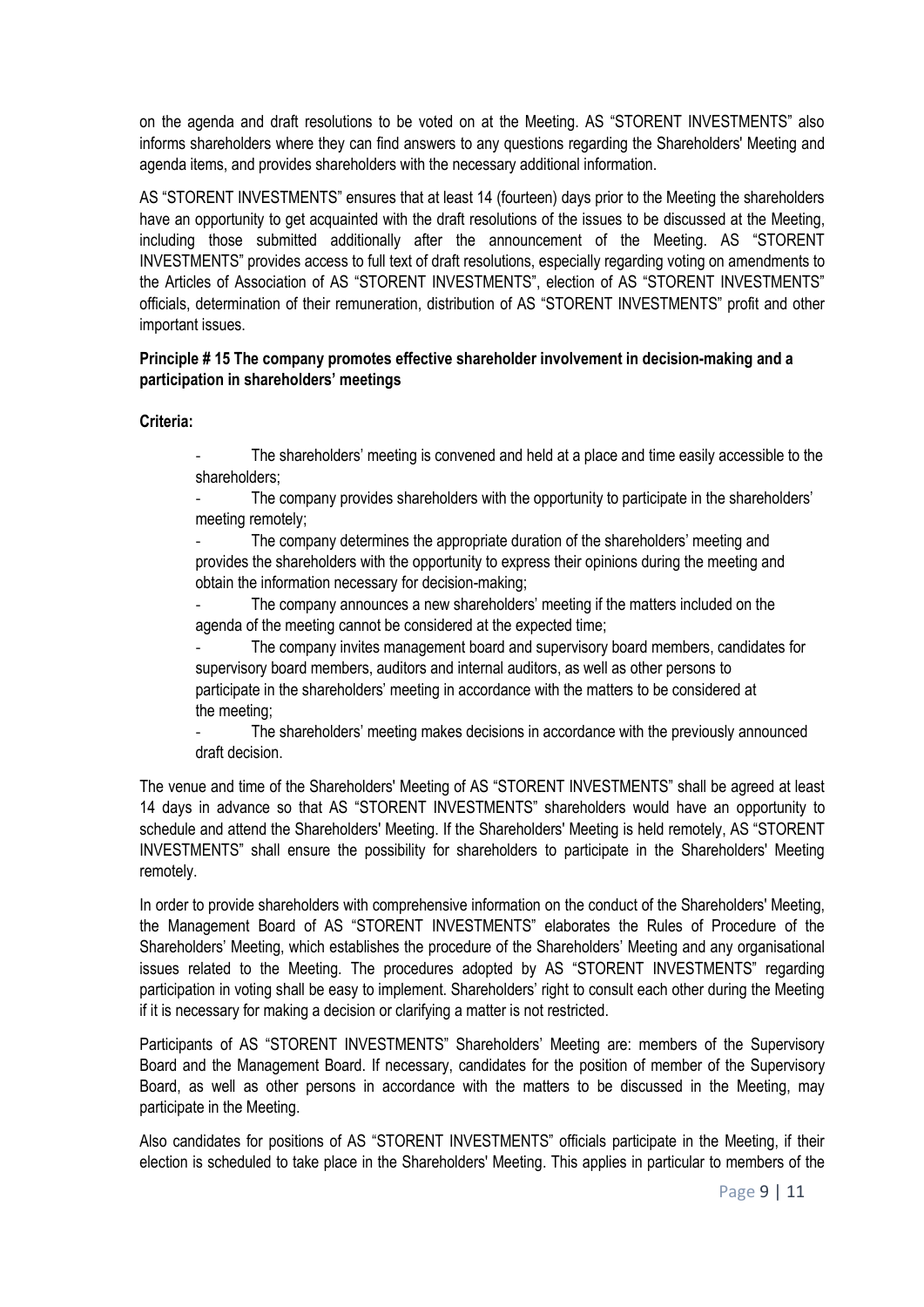Supervisory Board. If the candidate for the position of a member of the Supervisory Board or auditor is unable to attend the Shareholders' Meeting for a good reason, then the person referred to is allowed to not attend the Shareholders' Meeting. In such case, all relevant information about the candidate shall be disclosed before the Meeting.

During the Shareholders' Meeting, the participants of the Meeting shall have an opportunity to obtain information about the officials or candidates who are not attending the Meeting and the reasons for their absence. Reasons for absence of officials of AS "STORENT INVESTMENTS" at the Shareholders' Meeting should be recorded in the minutes of the Shareholders' Meeting.

By specifying in the minutes of the Shareholders' Meeting the deliberation course and content of all agenda items to be discussed at the Meeting, the Chairman of the Meeting shall ensure that, if requested by any of the Meeting participants, a separate discussion or shareholders proposals or questions are written in the minutes. The Shareholders' Meeting shall adopt decisions in accordance with the previously announced draft decisions.

## **Principle # 16 The company develops and discusses dividend policy with shareholders**

**Criteria:**

- The company has developed and published an up-to-date dividend policy;
- The dividend policy has been discussed with the shareholders during the shareholders' meeting.

AS "STORENT INVESTMENTS" has developed a dividends policy, observing the short-term and long-term objectives, financial situation, sector of activity, market situation, as well as investment plans of AS "STORENT INVESTMENTS". The dividends policy is discussed with shareholders during the Shareholders' Meeting. AS "STORENT INVESTMENTS" is a Closed Joint Stock Company; therefore, the dividends policy is not published.

## **Transparency of company operations**

**Principle # 17 The company informs shareholders and other stakeholders on a regular basis and in a timely manner of business operations, financial results, management and other relevant issues of the company**

**Criteria:**

The company discloses complete, accurate, objective, up-to-date and true information in a timely manner;

The company discloses information to all shareholders at the same time and to the same extent;

The company discloses information about the company's management, strategy or lines of business on the website and publishes financial statements as well as other information;

The company provides information both in Latvian and in at least one other language that is understandable to most of the company's foreign shareholders and other stakeholders.

Information published by AS "STORENT INVESTMENTS" is timely and allows the shareholders to evaluate how the management of AS "STORENT INVESTMENTS" works, to give an idea of the company's operations and financial results, and to make informed decisions regarding the securities owned by them. The information to be disclosed is verified, accurate, unambiguous and prepared in accordance with high quality standards. The financial director of AS "STORENT INVESTMENTS" is a person who, on behalf of AS "STORENT INVESTMENTS" is entitled to contact the press and other mass media, thus ensuring uniform distribution of information, avoiding the publication of contradictory and false information, which can be contacted by both the